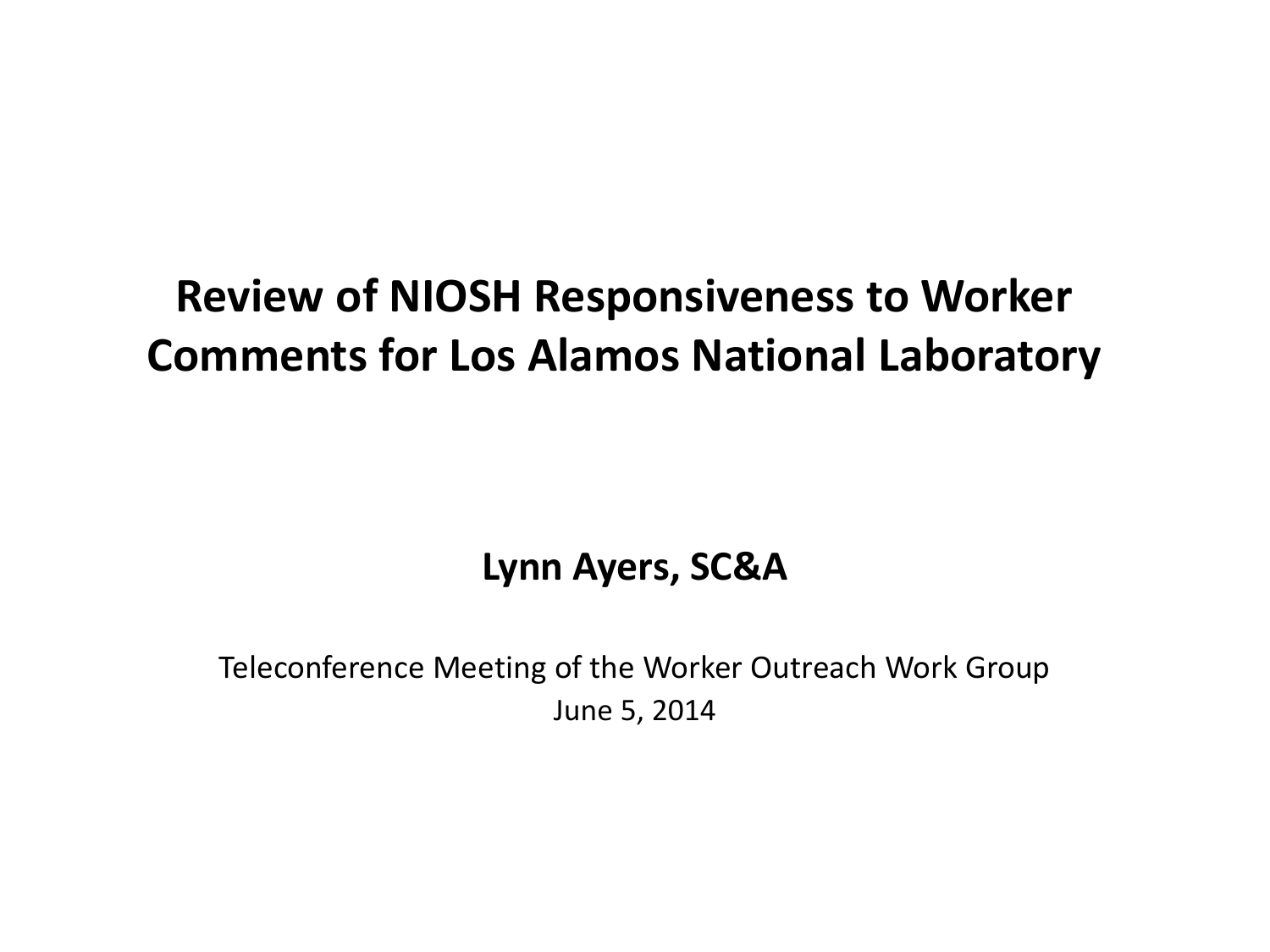## **Background – Work Group Charter**

#### Mission statement (excerpt):

*…to evaluate the effectiveness of NIOSH activities in obtaining and making use of information from current and former workers and their representatives…*

#### Evaluation Objective 3:

*Determine whether* [DCAS] *is giving thorough consideration to information received from workers through the worker outreach efforts, incorporating consideration of that material into its work products, as appropriate, and adequately communicating the impact of substantive comments to workers.*

Two "Objective 3" reviews have focused on inputs received over the full course of site-specific outreach activities, from site profile rollout through SEC deliberations:

- Pilot Review of Rocky Flats Plant (RFP), 2011-2012
- Follow-up review of Los Alamos National Laboratory (LANL), 2013-2014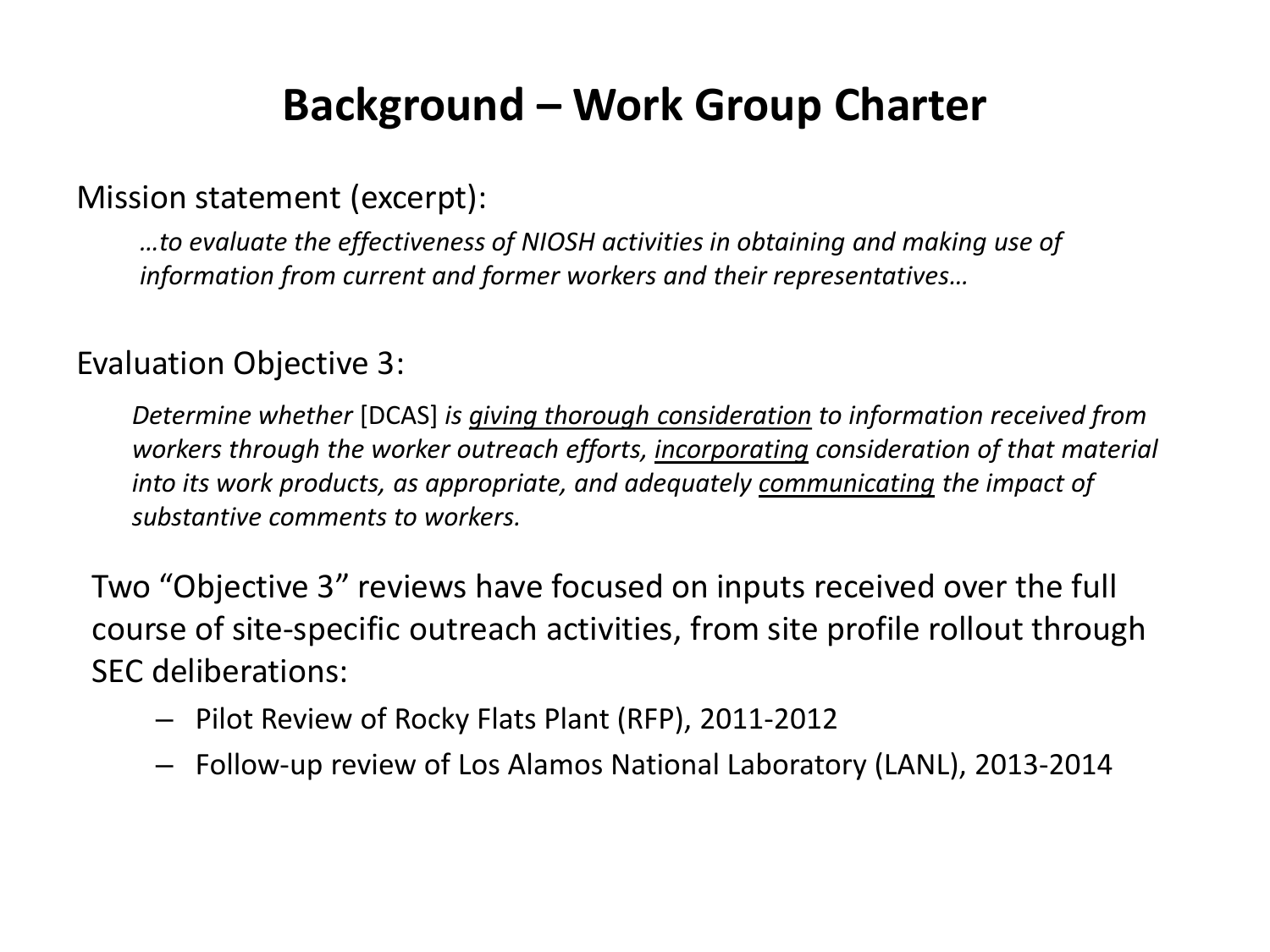# **General Approach to Objective 3 Reviews**

- Documentation practices
	- o Completeness of records in Outreach Tracking System (OTS)
	- $\circ$  Site expert interviews completeness, validation reviews
	- Action Items and follow-up on issues discussed with commenters
- Consideration and incorporation into technical documents
	- o Evidence from work documents, transcripts, databases, data capture
	- o Reflection of most recent NIOSH position on issue
	- o Consideration of general issues, not specific inputs
	- o Opportunity for NIOSH response
- Response to commenters
	- o Pilot RFP review: direct response within 6 months
	- o LANL review: considered beyond scope of ABRWH charter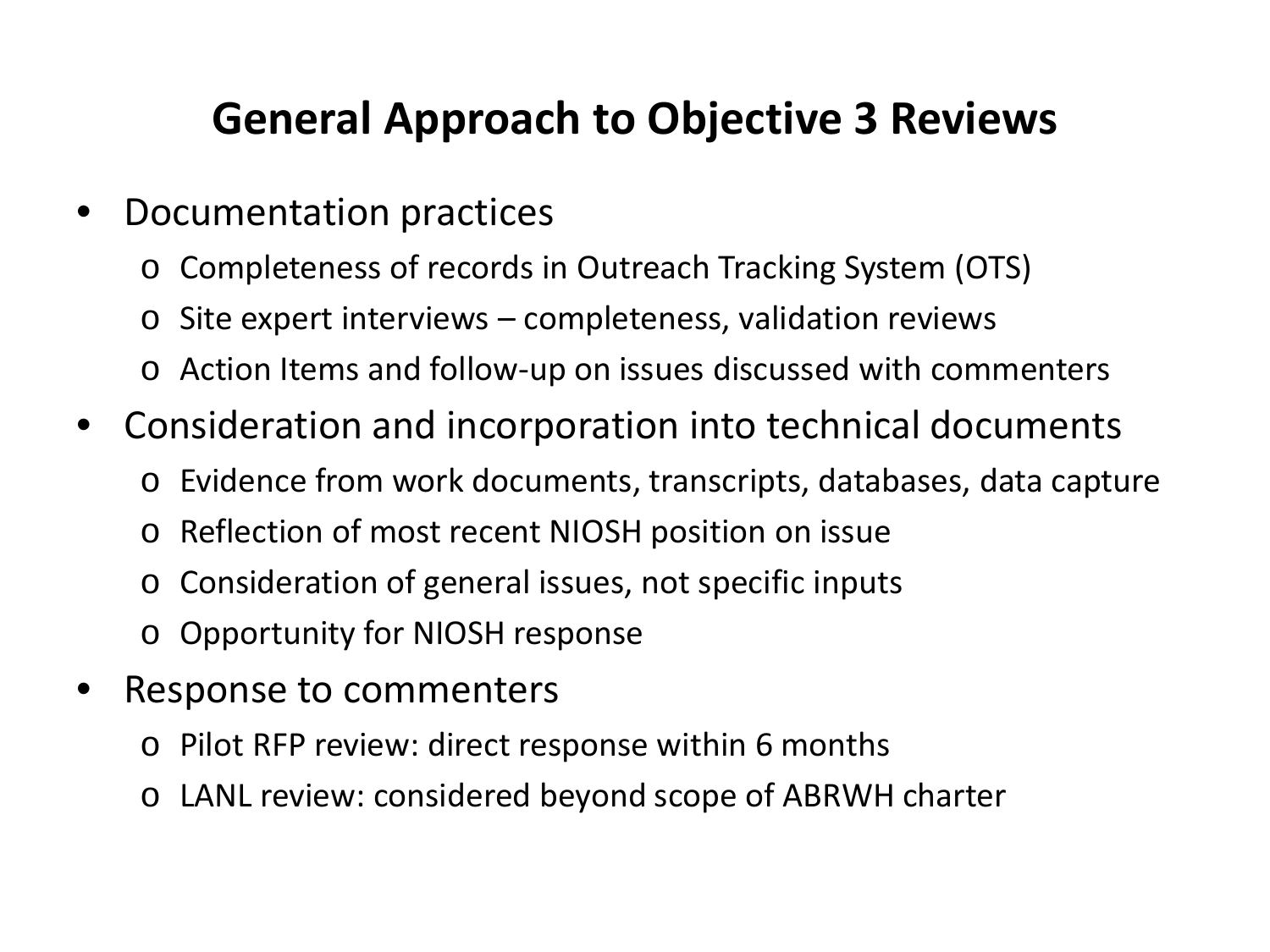# **Pilot Review Recap – Rocky Flats Plant (2011-2012)**

### • Scope and Time Frame

- o Venues included Advisory Board and Work Group meetings
- o Topics included general EEOICPA concerns (e.g., COI, Burden of Proof)
- o Cutoff of Nov-2010; Bulk of comments received 2004-2007.
- o Identified 549 comments; reviewed 101; statistical sampling plan

### • Consideration of issues

- o 94% of comments showed some consideration of issues
- o 85% adequate/complete consideration
- o 15% unidentified or incomplete consideration
- o Some missed opportunities (e.g., tritium addressed in later SEC petition)

### • Communication with commenters

- o 50% of comments received direct response in 6 months (varied by venue)
- o Site expert review of interview notes was not well documented
- o Lack of response, discussion, rationale, and closure may appear dismissive, regardless of actual consideration and/or correctness of NIOSH's position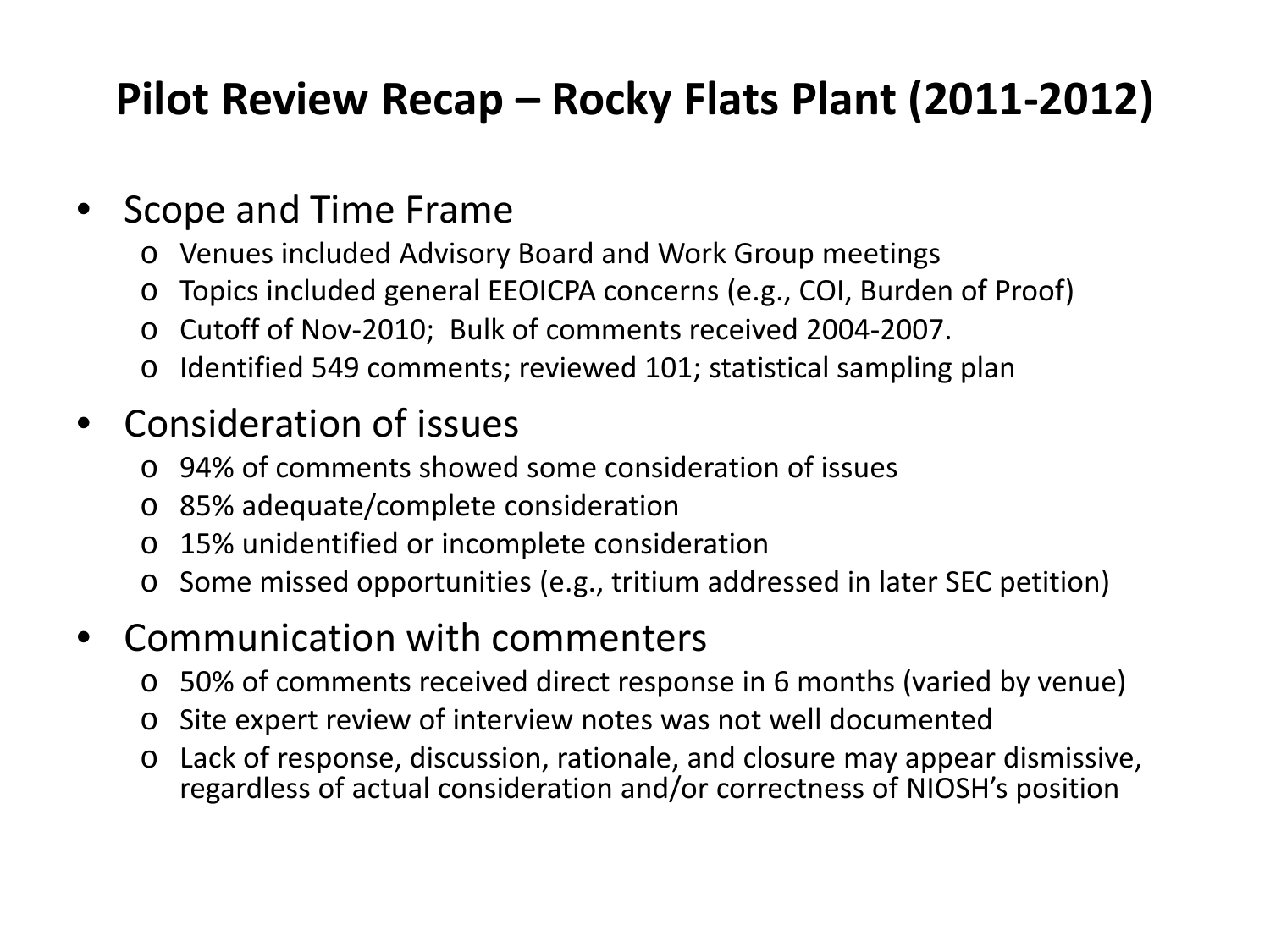# **Recommendations from RFP Pilot Review**

Seek clarification and/or action on the following issues:

- 1. Current expectations, practices, and procedures affecting outreach communications
- 2. NIOSH self-evaluation and continual improvement efforts
- 3. Institutional or management system for tracking and following up on worker comments in an integrated fashion to assure responsiveness, timeliness, and accountability
- 4. Staff training and guidance in effective worker outreach communications
- 5. Solicitation of worker feedback on outreach communications
- 6. Consider follow-up review of more recent site-specific worker outreach experience to gauge the effectiveness of programmatic improvements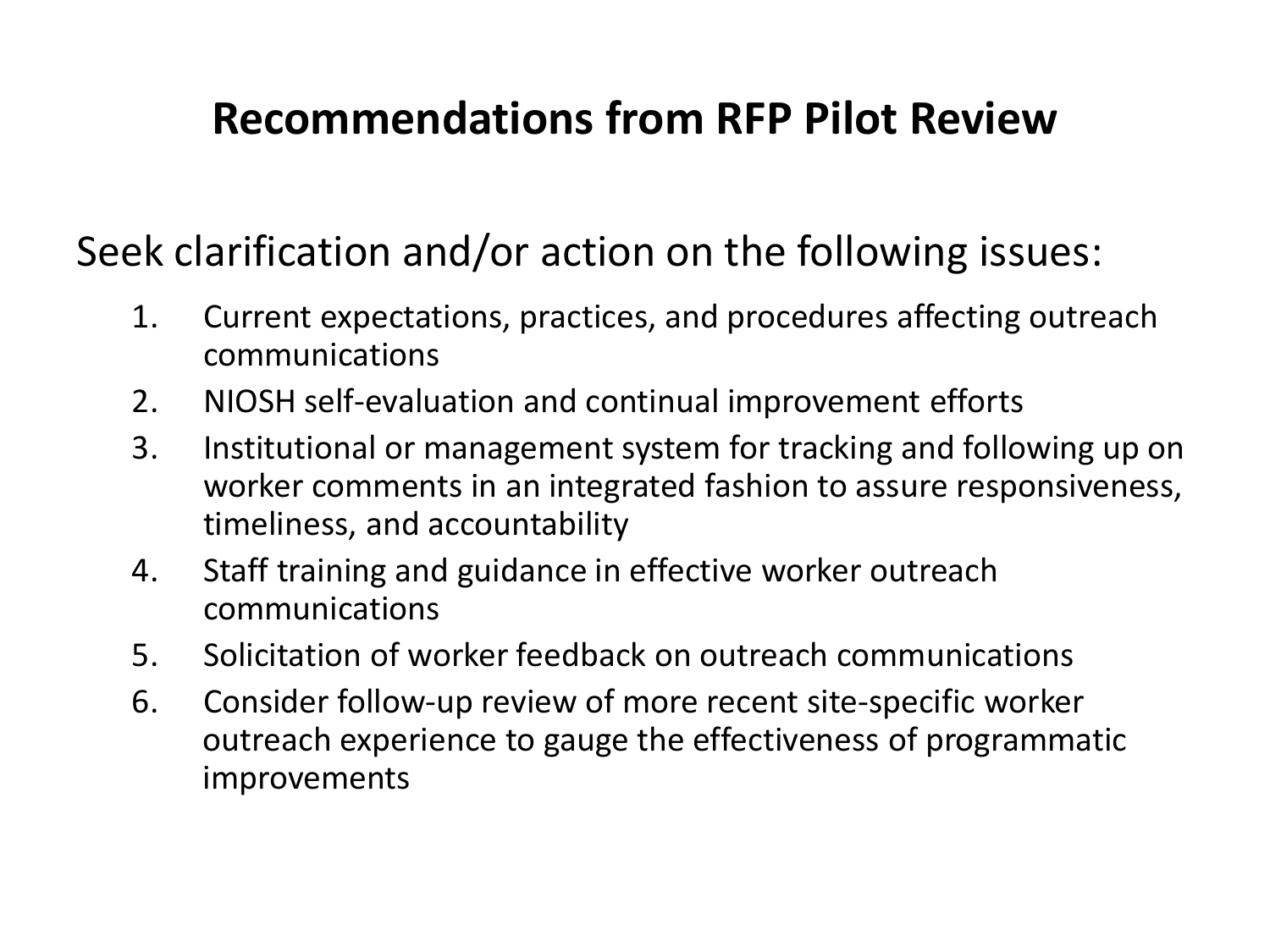## **NIOSH Response to RFP Review (Work Group meeting November 8, 2012)**

Considering specific venues where direct responses had been lacking, NIOSH clarified expectations and process improvements (transcript pages 79-82):

- o Public Comments at Advisory Board meetings Process has been developed for tabulating comments and providing information to the Board.
- o SEC Petition Information and issues submitted in SEC Petition are addressed in ER. No expectation of direct response to individuals. Information is addressed as determined by ER and subsequent Work Group discussion.
- o Work Group meetings Comments are addressed through Work Group discussion. Interested parties can follow Work Group discussion to learn how information is handled.
- o NIOSH facilitate access to Work Group discussions by:
	- Posting transcripts on website (long-standing practice)
	- Posting white papers and other discussion items in advance of meetings (recent enhancement)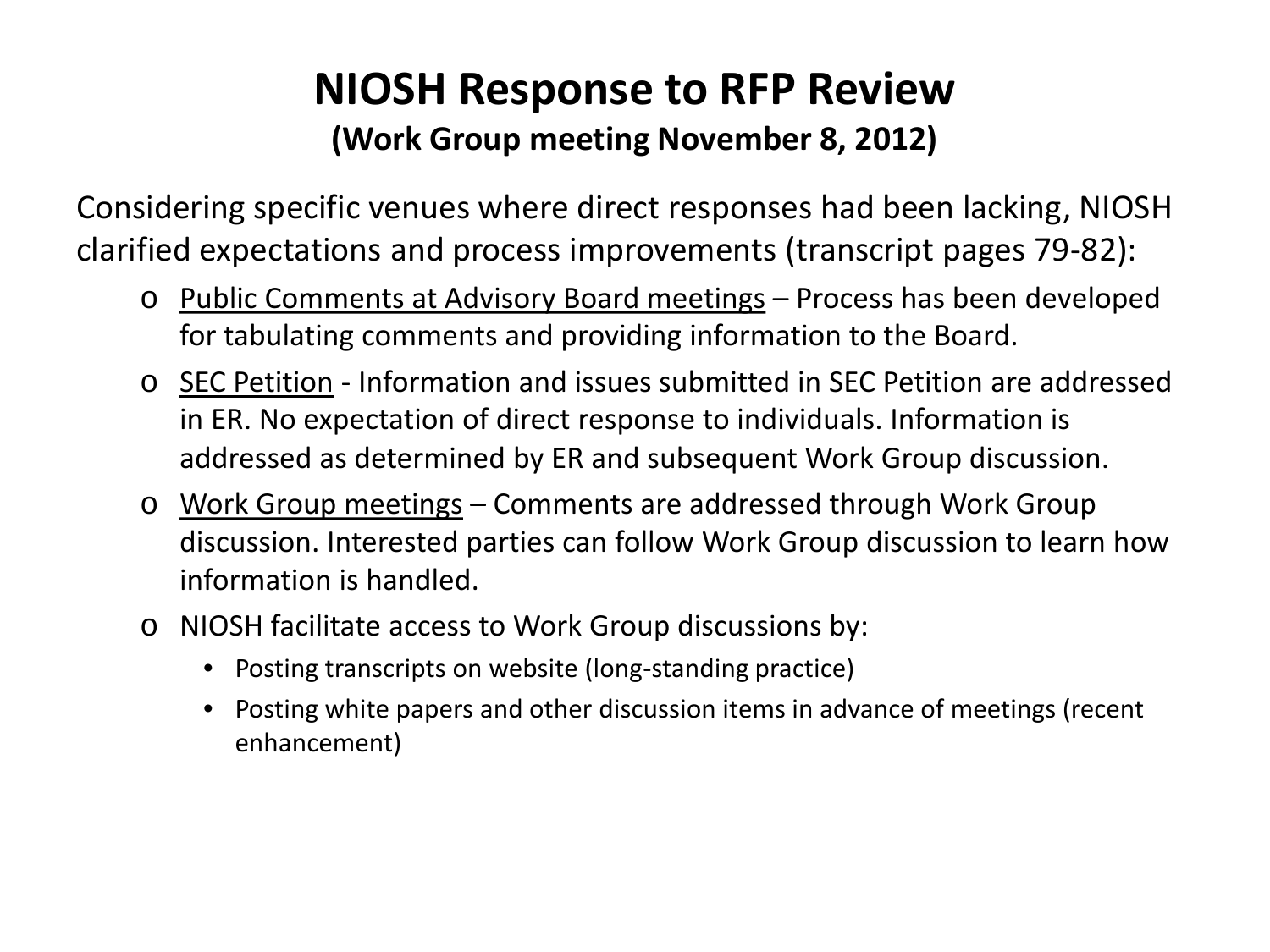# **NIOSH Response to RFP Review**

#### **(Work Group meeting November 8, 2012)**

### DCAS clarified current expectations and practices for receiving and responding to worker comments (transcript pages 84-86)

Respond to correspondence that requires a response as soon as possible, using the same method of communication as the original correspondence (e-mail, conventional mail, etc.).

DCAS tasks ATL to review Advisory Board meeting transcripts to identify and list public comments. DCAS prepares responses as appropriate and forwards comments and responses to the Board. Comments related to specific Subcommittee and Work Group activities are forwarded to the respective Chairs.

When DCAS staff members attend activities where claimants, advocates, and other members of the public are present, expectations for documentation and responsiveness include:

- 1. Provide immediate response. No specific documentation or follow-up is required if question or comment is addressed to the individual's satisfaction.
- 2. Encourage individual to send question by mail or e-mail. This places comment in existing tracking system and assures that it is not misstated by DCAS staff.
- 3. DCAS staff carry note cards for documenting comments, questions, and contact information to facilitate responses. When a computer application is developed for tracking comments and questions, the note cards will be used as a source for data entry.
- 4. Minutes of meetings, when prepared, are entered into the SRDB and are procedurally required to be considered during any subsequent revisions to technical documents.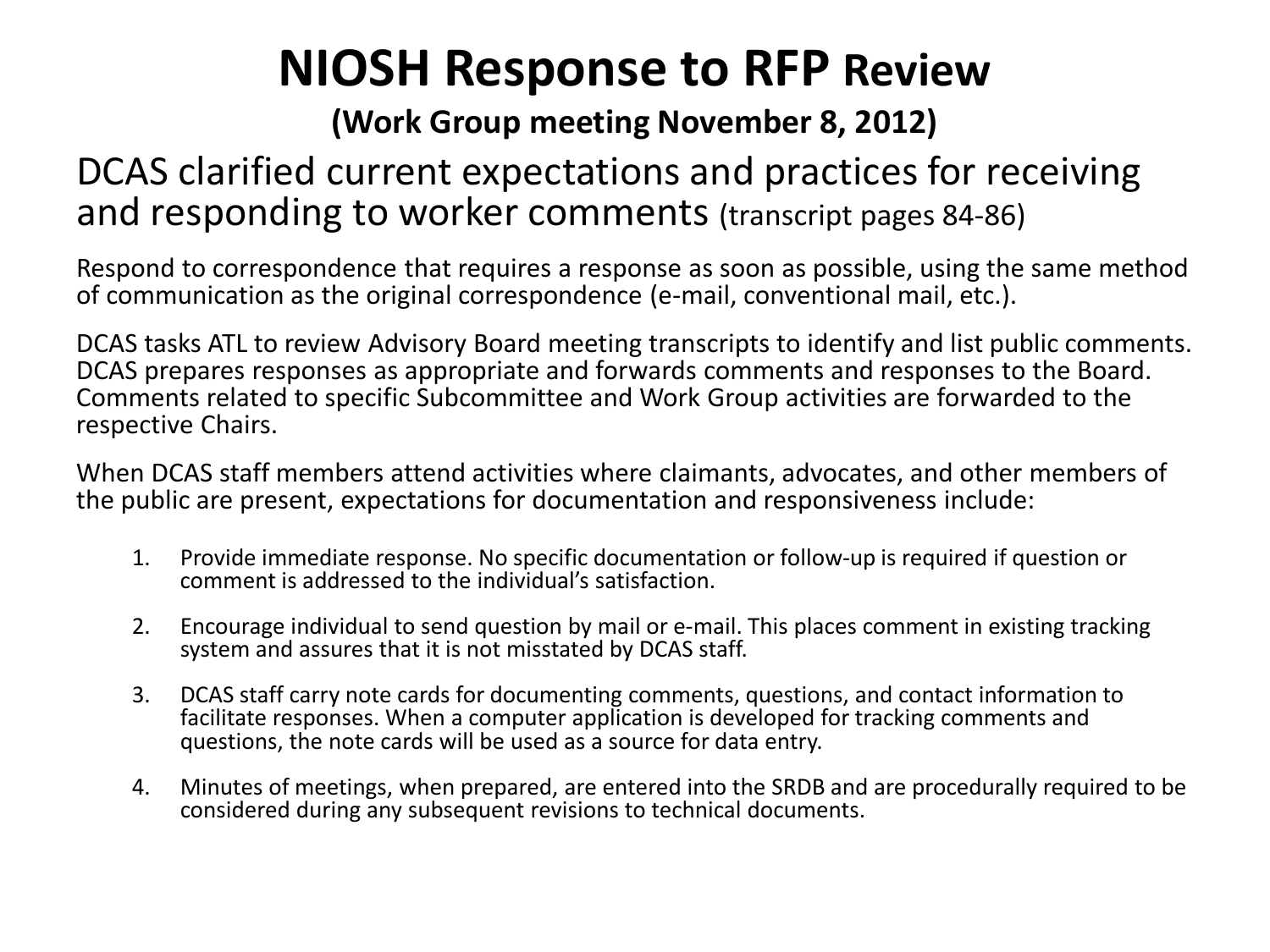# **Other responses and developments**

- Procedure for formal Worker Outreach Program, DCAS-PR-012 (Rev 1) was presented at the Work Group meeting in Nov-2012 and issued in Dec-2012.
- DCAS intends to develop a comment tracking application to provide a method for managing comments and responses. [This initiative is responsive to both PR-012 and RFP reviews.]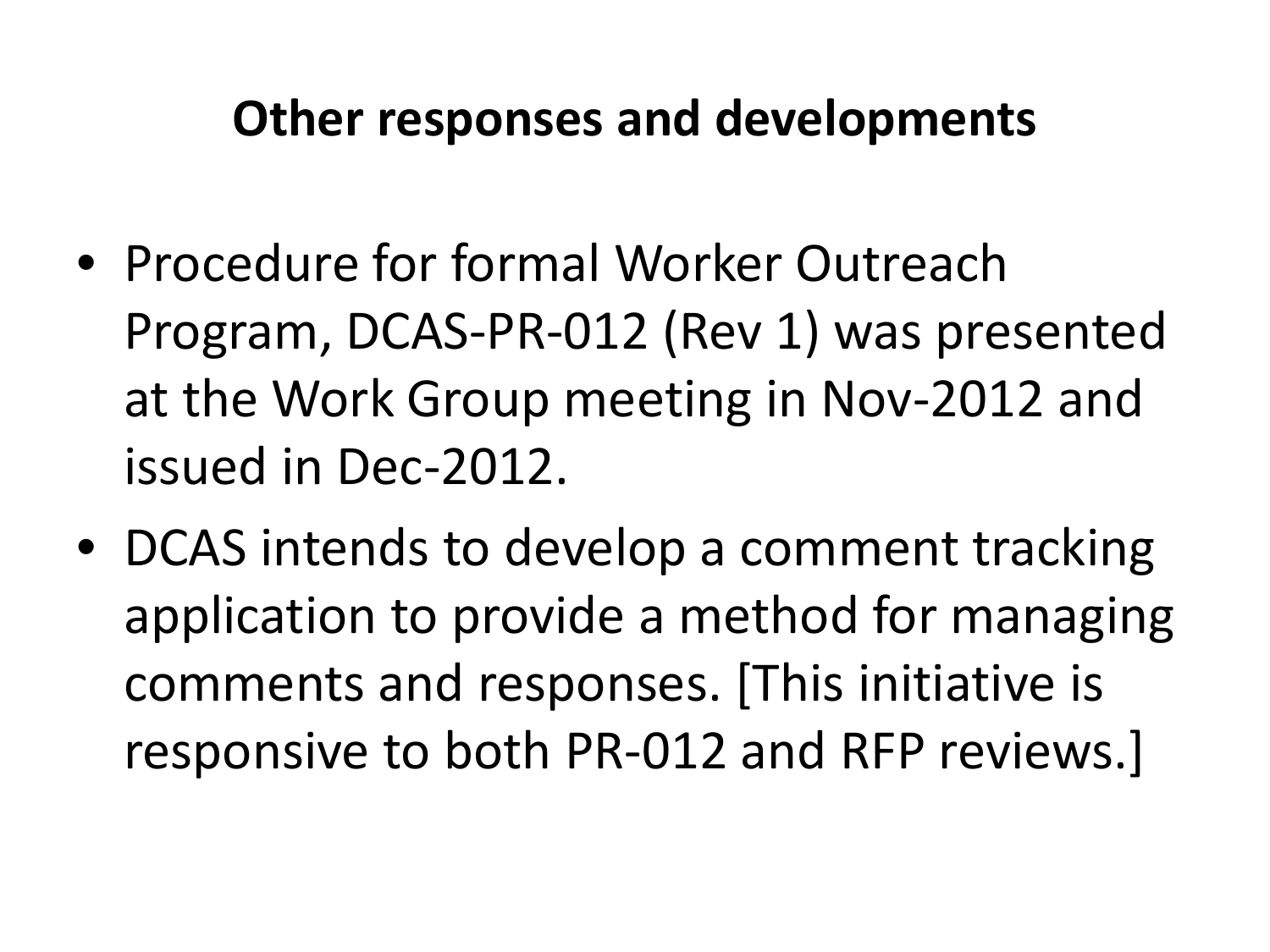# **Follow-up Review – Los Alamos (2013-2014)**

### • Scope and Time Frame

- o Seeking to assess impact of programmatic changes over time
- o Recent SEC activity, revised Evaluation Report and Site Profile TBDs
- o SC&A did not review comments from Advisory Board and Work Group meetings – now subject to tracking process
- o Topics impacting dose reconstruction and SEC evaluations
- o Cutoff Aug-2012; bulk of comments received 2005-2008.
- o Identified and reviewed 78 comments.

### • Elements of review

- o Documentation practices
- o Consideration/investigation of issues
- o Incorporation into technical documents
- o Did not evaluate feedback to commenters "quality of service"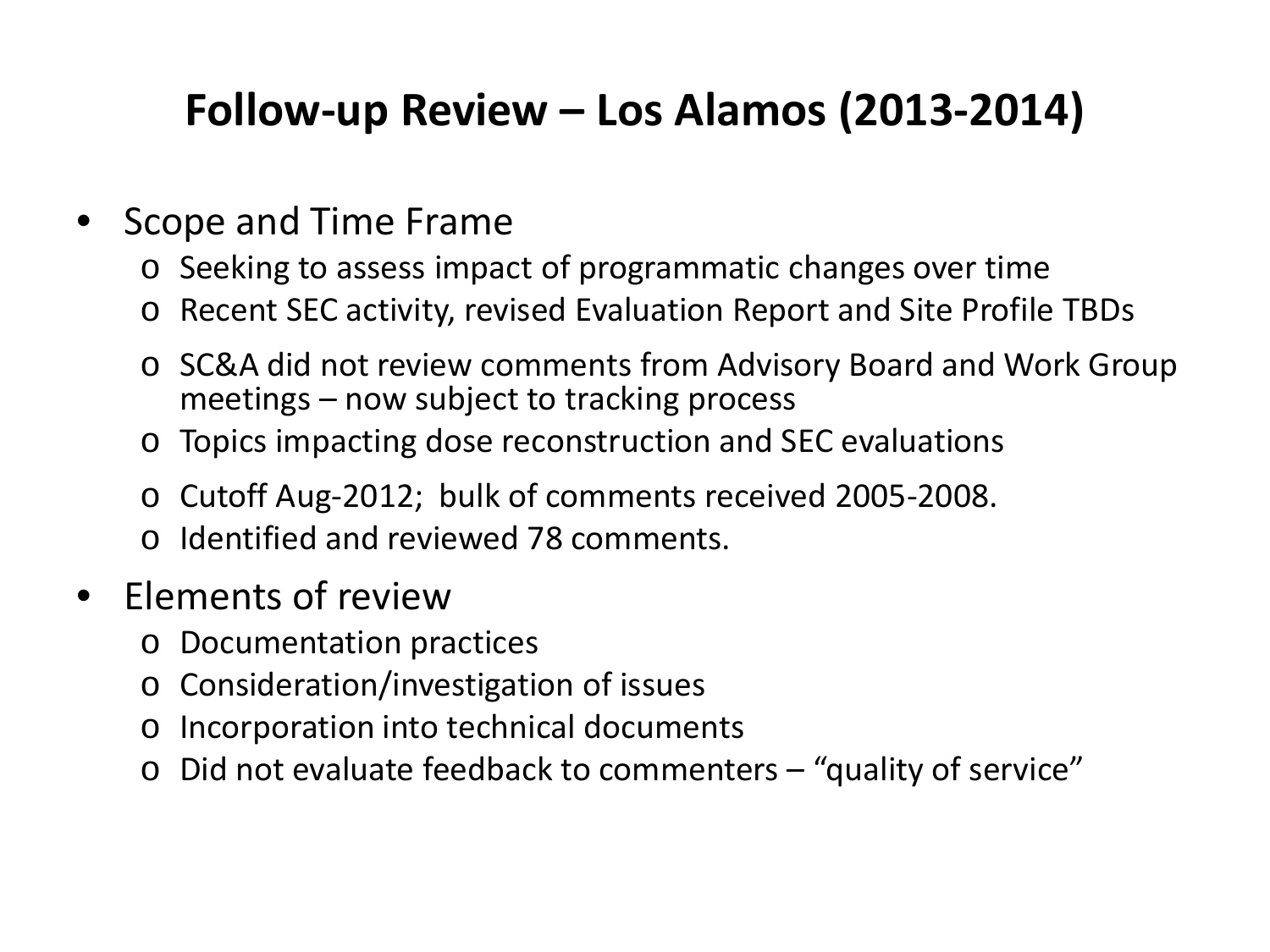# **Documentation Practices**

- Worker Outreach Meetings (*issue from 2010 review of OCAS-PR-012)*
	- Minutes initially available for 12 of 15 sessions
	- o Missing sessions artifact of transition from ORAUT to OCAS contract
	- o Remaining sessions added 12/05/13 (not included in review)
- Site Expert Interviews (*issue from Rocky Flats Pilot Review)*
	- o Few interviews found in SRDB or SEC Viewer databases (8)
	- o Predominantly focused on dosimetry data; one discussion regarding facility operations during SEC-109 review period (2008-2012)
	- o Some indicators of additional interviews; insufficient detail to assess completeness of interview records
- Action Items (*issue from 2010 review of OCAS-PR-012)*
	- o LANL Outreach meetings (2005 and 2008) pre-date formal AI guidance
	- o One Action Item was recorded from 15 Worker Outreach sessions
	- o Several NIOSH responses indicate interest in further follow-up that were not recorded as Action Items in WISPR/OTS. Follow-up was not identified.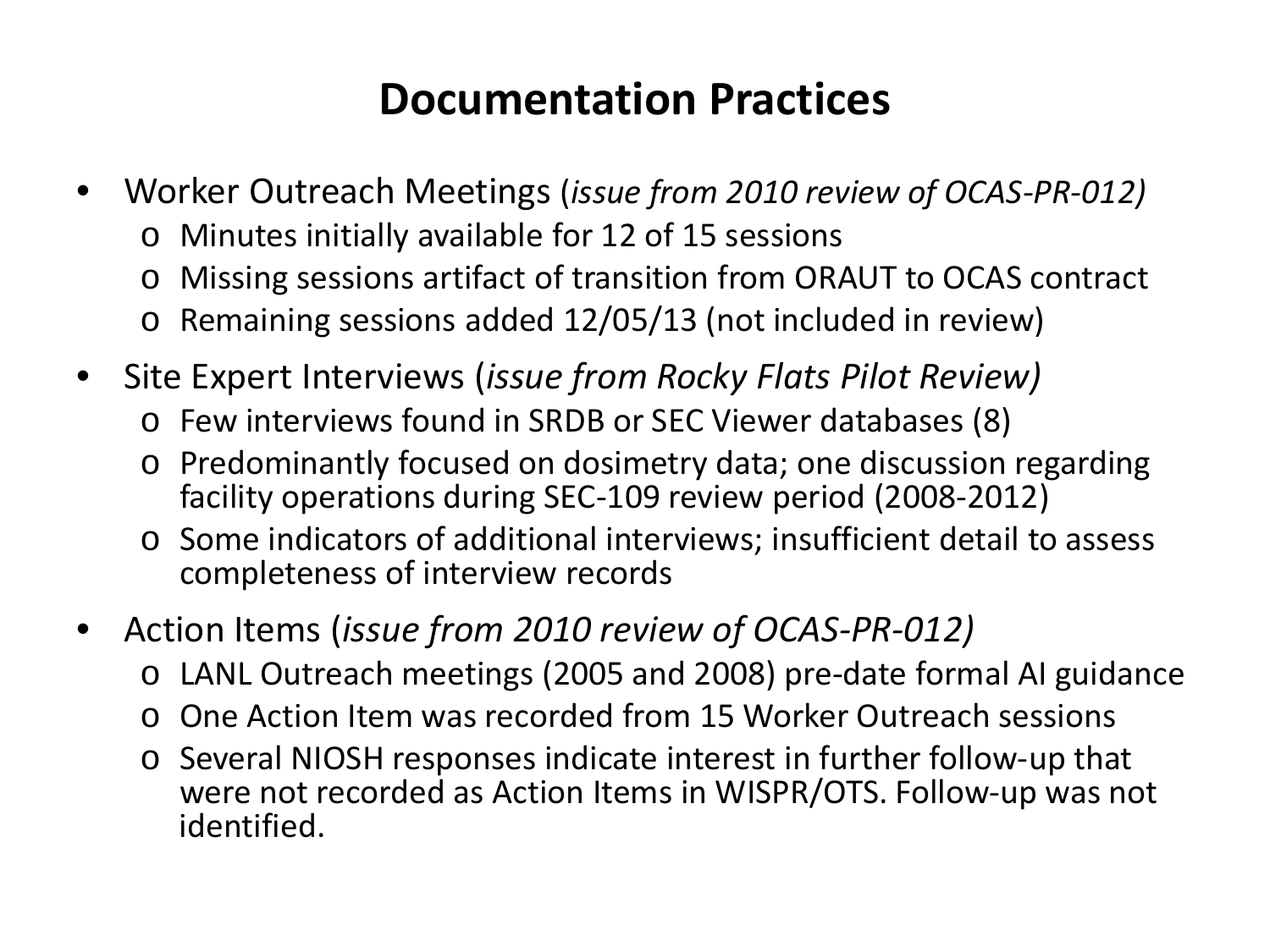# Consideration of Technical Information

- Incorporation into Technical Documents
	- o 86% incorporated to some degree ("yes," general, partial)
	- o 14% not incorporated (5% responsive, 3% not responsive, 6% uncertain)
	- o Responsive example: exposure from operating screening X-ray equipment
	- o Unresponsive example: impact of wearing dosimeter under lead apron
	- o Support service worker issues not directly addressed in SEC-109 ER. Not primary basis for qualifying petition. Workers included in recommended class.
- Investigation of Technical Issues
	- o 82% positive investigation of issue (yes, general)
	- o 6% partially investigated, some aspects not investigated
	- o 4% not investigated (2 with adequate rationale; 1 missed opportunity)
	- o 8% uncertain/inconclusive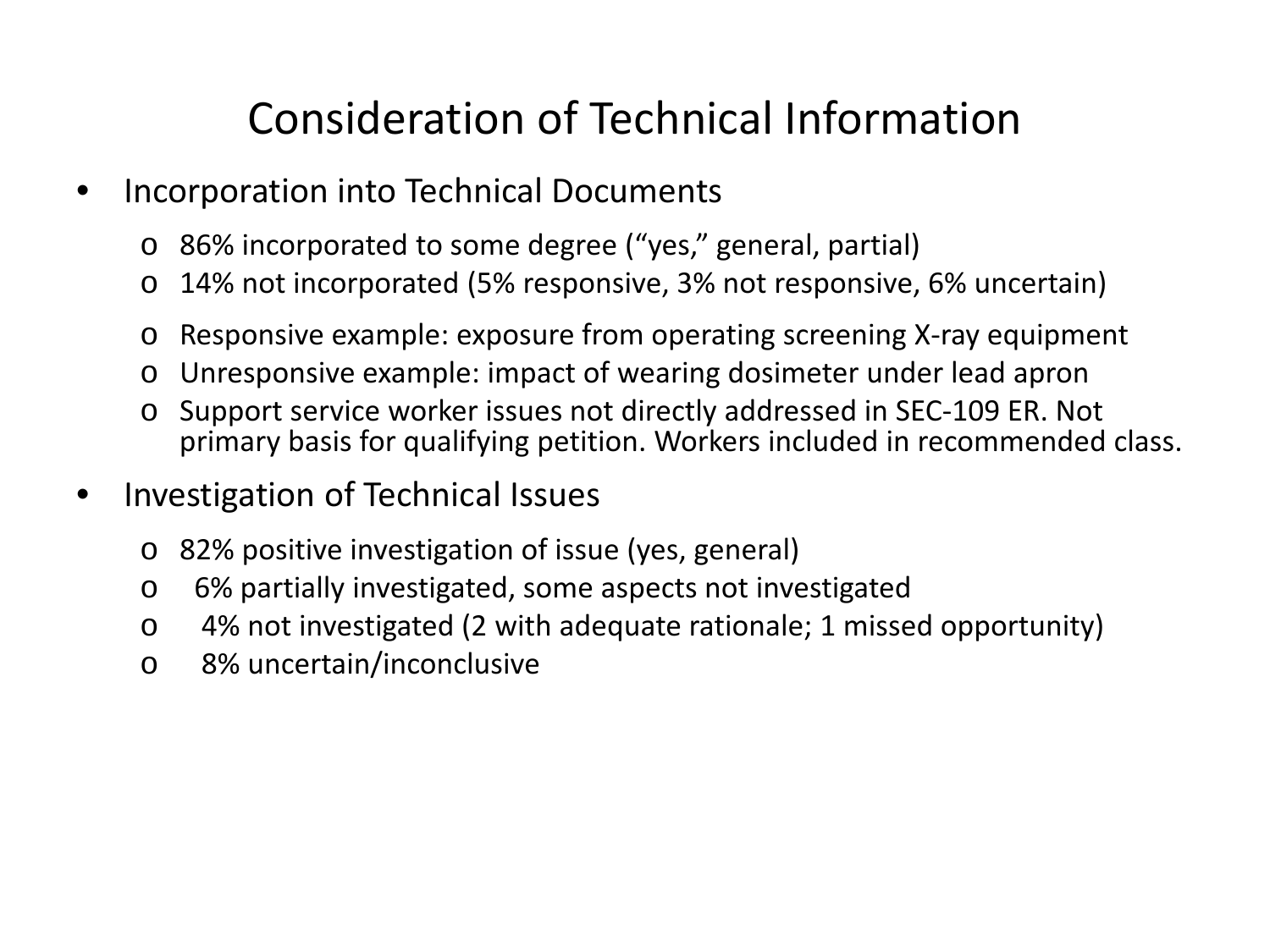# **Consideration of Technical Information**

- NIOSH Evaluation Comments
	- o Concurred with SC&A Observation for 50 comments
	- o 28 substantive Evaluation Comments
		- 18 Responsive new info, explanation, rationale
		- 6 Partially Responsive aspects not addressed; investigation implied
		- 4 Non-Responsive no additional info or attempt to obtain
- Overall Responsiveness
	- o 90% of comments addressed to some extent (Yes, General, Partial)
	- o 15% with some negative observations (Partial, No, Uncertain)
	- o Less than 3% assessed as non-responsive (No)